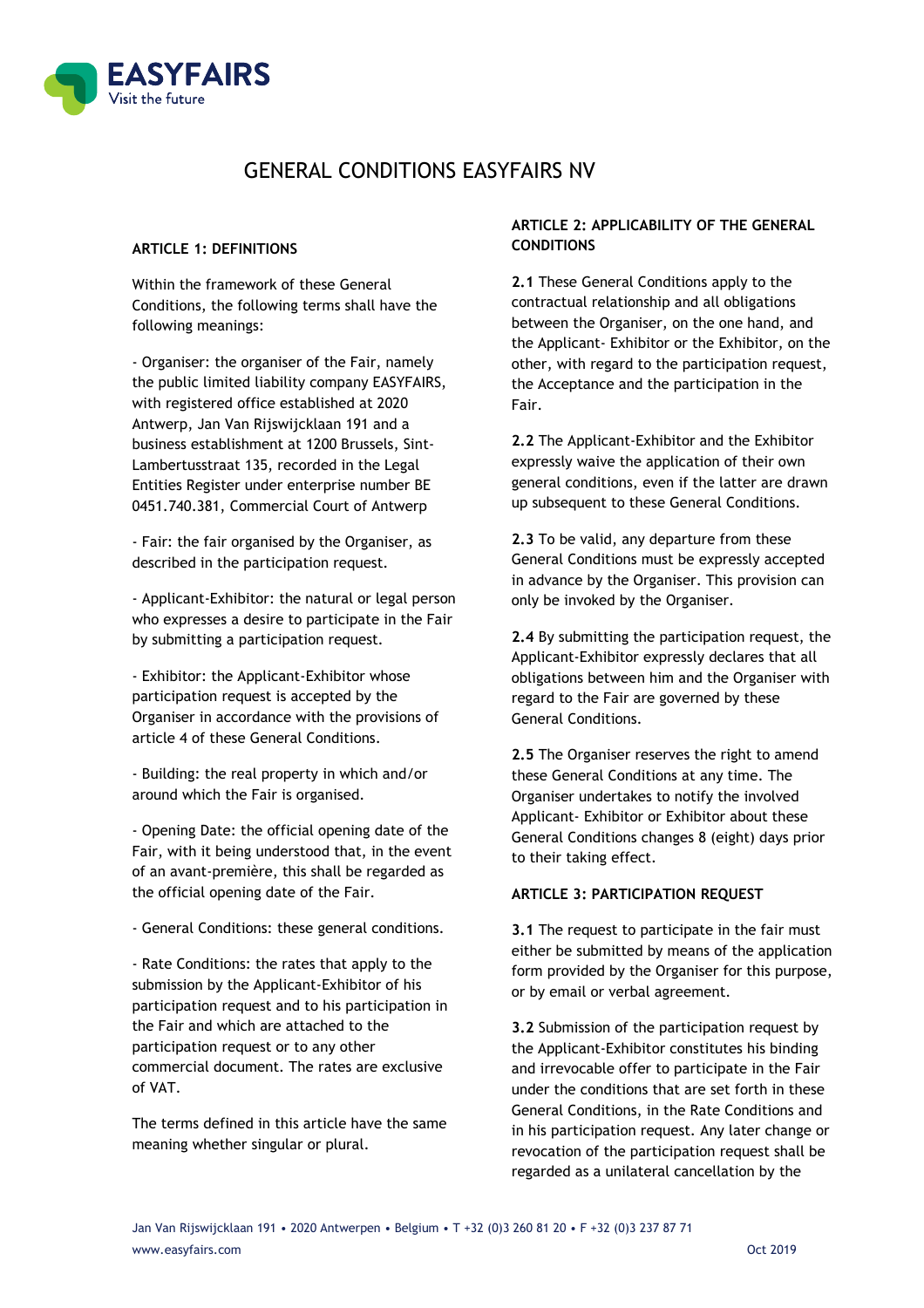Applicant-Exhibitor, and shall be governed by the provisions of article 6 of these General Conditions.

**3.3** The participation request is provisionally registered by the Organiser, which freely decides whether or not to accept the participation request in accordance with the provisions of article 4 of these General Conditions.

# **ARTICLE 4: EVALUATION OF THE PARTICIPATION REQUEST**

The participation request is evaluated by the Fair's selection committee, which is set up by the Organiser.

**4.1** Selection criteria

The selection committee processes and evaluates all participation requests, basing itself for this on the following criteria in particular:

1) the availability of various exhibition spaces;

2) the balanced distribution of the content of the Fair;

3) the degree to which the Applicant-Exhibitor's activity corresponds with the purpose of the Fair;

4) the quality of the products, brands and/or displayed works;

5) the variation of the products and/or displayed works.

**4.2** Circumstances justifying rejection of the participation request

A participation request can be rejected in one or more of the following, non-exhaustive cases:

1) the participation request is incompatible with one or more of the criteria set forth in article 4.1;

2) the Applicant-Exhibitor does not fulfil one or more of his obligations deriving from his participation request;

3) the Applicant-Exhibitor did not fulfil one or more obligations relating to an earlier fair that was organised by the Organiser or a company associated with it;

4) the Applicant-Exhibitor threatens the proper order or the good name and reputation of the Fair or of the Organiser;

5) the Applicant-Exhibitor does not comply with the provisions concerning the fitting out and decoration of the site or the stand, as contained in the Exhibitor´s manual;

6) the owner or the operator of the Building objects to acceptance of the Applicant-Exhibitor.

**4.3** Rejection of the participation request

The rejection of the participation request is communicated by the Organiser to the Applicant- Exhibitor in writing. Under absolutely no circumstances can this rejection give rise to any liability on the part of the Organiser or any compensation being owed by the Organiser.

**4.4** Acceptance of the participation request

**4.4.1** The Acceptance is communicated by the Organiser to the Applicant-Exhibitor in writing, inter alia by means of sending the invoice as provided in article 5 of these General Conditions. The preceding exchange of letters or other documents (such as e.g. the fair map mentioned in article 7.2) between the Organiser and the Applicant-Exhibitor cannot be regarded as an Acceptance. The Exhibitor shall only be allowed into the Fair after the Exhibitor has fully paid the amounts as provided in article 5 of these General Conditions.

**4.4.2** Under no circumstances does the Acceptance give rise to any right to participate in any future fair that should be organised at a later time by the Organiser or an associated company, other than the Fair for which the Acceptance applies.

# **ARTICLE 5: RATES, INVOICING AND PAYMENT CONDITIONS**

**5.1** Rates and invoicing

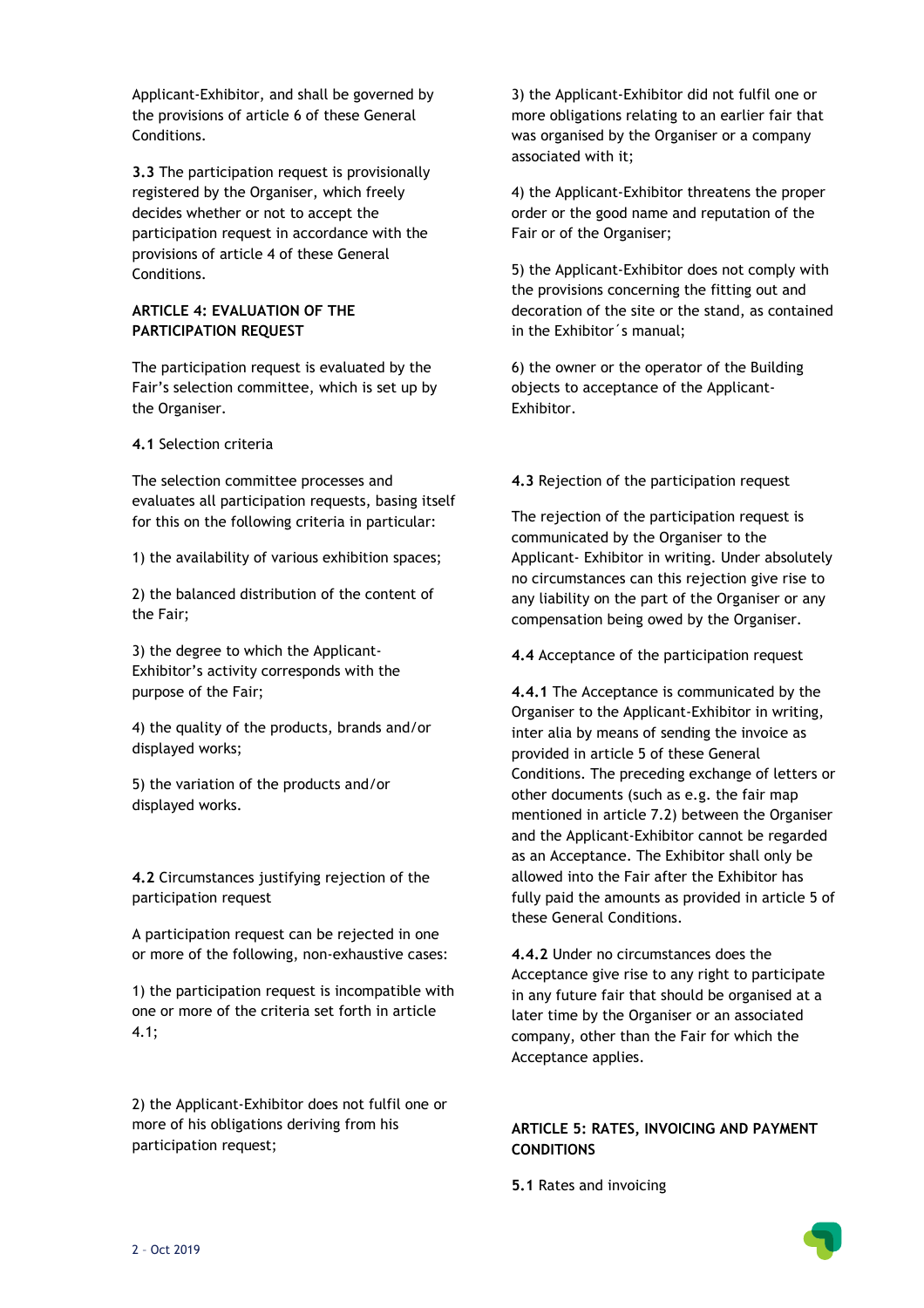**5.1.1.** The Exhibitor explicitly agrees to electronic invoicing.

**5.1.2** The following shall be owed by the Exhibitor as a result of the Acceptance, unless provided otherwise in the Rate Conditions:

1) the registration fee and/or the selected EasyGo pack if applicable;

2) the insurance premium in accordance with the provisions of article 17 of these General Conditions;

3) the costs relating to the reservation of a stand at the Fair;

4) all other costs that are specified in the Rate Conditions or any other commercial document.

Notwithstanding the provisions in article 6 of these General Conditions, these amounts continue to be owed if the Exhibitor cancels his participation later for any reason whatsoever or if the Exhibitor decides to reduce the surface area initially requested by him.

The amounts as listed above are hereafter referred to together as the "Amounts Due".

**5.1.3** The Amounts Due are invoiced as follows:

For annual fairs:

1) an advance of 50% of all Amounts Due (the "Advance") eight days after Acceptance of the participation request;

2) the balance of all Amounts Due (the "Balance") at least 120 days before the Opening Date of the Fair; and

3) the price of the technical orders at least 30 days before the Opening Date of the Fair.

For non-annual fairs:

1) an advance of 20% of all Amounts Due (the "First Advance") eight days after Acceptance of the participation request;

2) an advance of 30% of all Amounts Due (the "Second Advance") thirteen months before the Opening Date of the Fair;

3) the balance of all Amounts Due (the "Balance") at least 120 days before the Opening Date of the Fair; and

4) the price of the technical orders at least 30 days before the Opening Date of the Fair.

In the event that the participation request is submitted to the Organiser less than 120 days, but more than 30 days before the Opening Date of the Fair and this Request is accepted by the selection committee, the Advances and the Balance will be invoiced together and these amounts must be fully paid in order for the Acceptance of the participation request to become definitive. The technical orders will be invoiced at least 30 days before the Opening Date of the Fair. In the event that the participation request is filed less than 30 days before the Opening Date of the Fair and this Request is accepted by the selection committee, all Amounts Due, as well as the price of the technical orders, will be invoiced together and all Amounts Due must be paid in order for the Acceptance of the participation request to become definitive.

**5.1.4** If new or adjusted invoicing is required because insufficient or incorrect information was provided or the necessary correct invoicing details were not provided on time, the Organiser shall be entitled to charge the Exhibitor a 30 euro administrative fee in this respect.

# **5.2** Payment conditions

**5.2.1** The invoices of the Organiser must be paid at the latest within 30 days after date of receipt, net and without discount or offsetting. Invoices made less than 30 days before and/or after the Opening Date of the Fair are payable immediately after receipt, net and without discount or offsetting.

**5.2.2** Any payment made into the hands of a representative or employee of the Organiser does not have a discharging effect, unless done with the express advance consent of the Organiser.

**5.2.3** Any protest against an invoice must be made to the Organiser by the Exhibitor within 8 days after the date of invoicing in writing. Such a protest has no impact on the Exhibitor's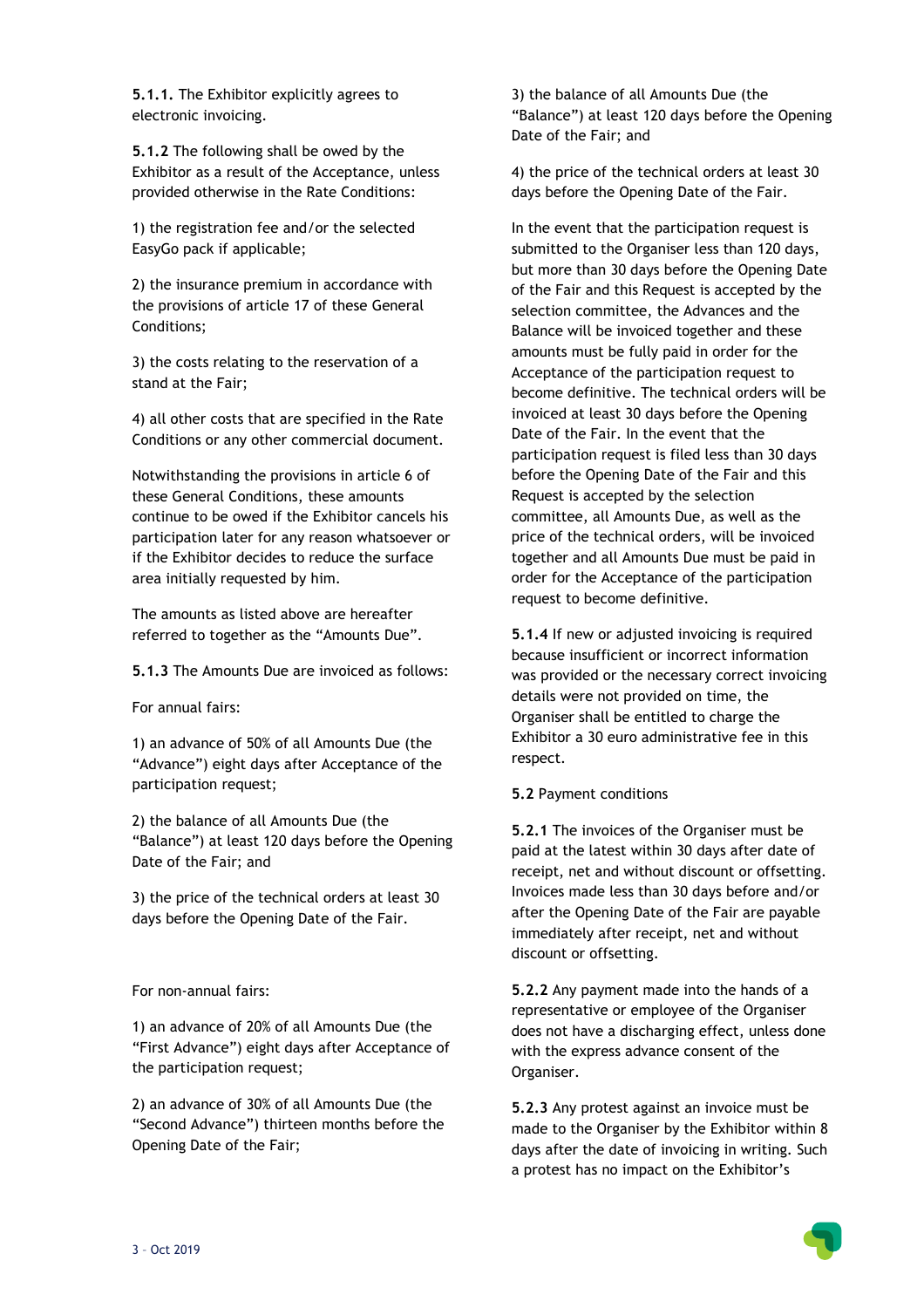obligation to pay the other invoices that are exigible at the time of the protest and grants him no right to suspend any payment obligation or any other obligation vis-à-vis the Organiser.

# **5.3** Untimely payment

**5.3.1** Untimely payment of the full invoice of the Organiser or a part thereof leads, without prior formal notice of default, to the exigibility of late-payment interest at an interest rate of 8% per year, counting from the due date, on all unpaid amounts (even those whose due date has not yet passed) until the date of full payment. Beyond this, untimely payment, under the same conditions as the exigibility of the late-payment interest, leads to the payment of a lump-sum indemnification of 10% of each unpaid invoice amount, with a minimum of 250 euros, without prejudice to the Organiser's right to prove greater damage.

**5.3.2** In the event of untimely payment, the Organiser is also authorised, ipso jure and without prior formal notice of default, to suspend execution of all obligations that the Organiser has vis-à-vis the Exhibitor. In the event of untimely payment, the Organiser can also decide not to make the stand space or site available to the Exhibitor and instead to make these available to a different Exhibitor.

# **ARTICLE 6: RENUNCIATION OF PARTICIPATION BY THE EXHIBITOR OR REDUCTION OF THE REQUESTED SURFACE AREA**

**6.1** Notwithstanding the provisions of article 3.2, an Exhibitor must notify his renunciation of participation in the Fair and any reduction of the surface area initially requested in his participation request by registered letter to the Organiser, regardless of whether this renunciation or reduction takes place before or after the Acceptance by the Organiser.

**6.2** In the event of renunciation of participation by the Exhibitor and in so far as the renunciation of participation takes place in accordance with the provisions of article 6.1, the Exhibitor is obliged, ipso jure and without prior formal notice of default, to pay the following cancellation compensations:

1) if the renunciation is announced thirty days or more before the Opening Date, a cancellation compensation equal to the total Amounts Due;

2) if the renunciation is announced less than thirty days before the Opening Date, a cancellation compensation equal to the total Amounts Due and, as applicable, the amount of all other invoices owed to the Organiser, increased by 1,000 euros as indemnification for the additional harm deriving therefrom for the Organiser due to the lateness of the renunciation.

This cancellation compensation is irrevocable and entirely independent of the Exhibitor's reason for renouncing participation. The Exhibitor expressly agrees that in such a case the Organiser is authorised to allocate the space or site of the Exhibitor to a different exhibitor, or to affix at the space or site allocated to the Exhibitor the message: "this stand was reserved for [name of the Exhibitor] pursuant to registration dated [date]".

**6.3** In the event that the reduction of the originally requested surface area is notified in accordance with the provisions of article 6.1 and in so far as the Organiser has expressly accepted the reduction, the Exhibitor shall owe, ipso jure and without prior formal notice of default, a cancellation compensation of 20% of the Amounts Due to the Organiser. Along with this cancellation compensation, all Amounts Due for the reduced surface area continue to be owed by the Exhibitor.

If the reduction of the originally requested surface area is notified in accordance with the provisions of article 6.1 and the Organiser does not accept the reduction, the same amounts as provided in article 6.2 shall be owed by the Exhibitor to the Organiser as cancellation compensation.

**6.4** In the event that the renunciation or the reduction is not notified in accordance with the provisions of article 6.1, the Exhibitor shall owe, ipso jure and without prior formal notice of default, a cancellation compensation of 40% of the Amounts Due to the Organiser as indemnification due to unilateral cancellation and the additional harm that derives therefrom for the Organiser due to non-compliance with the notification duty. Along with this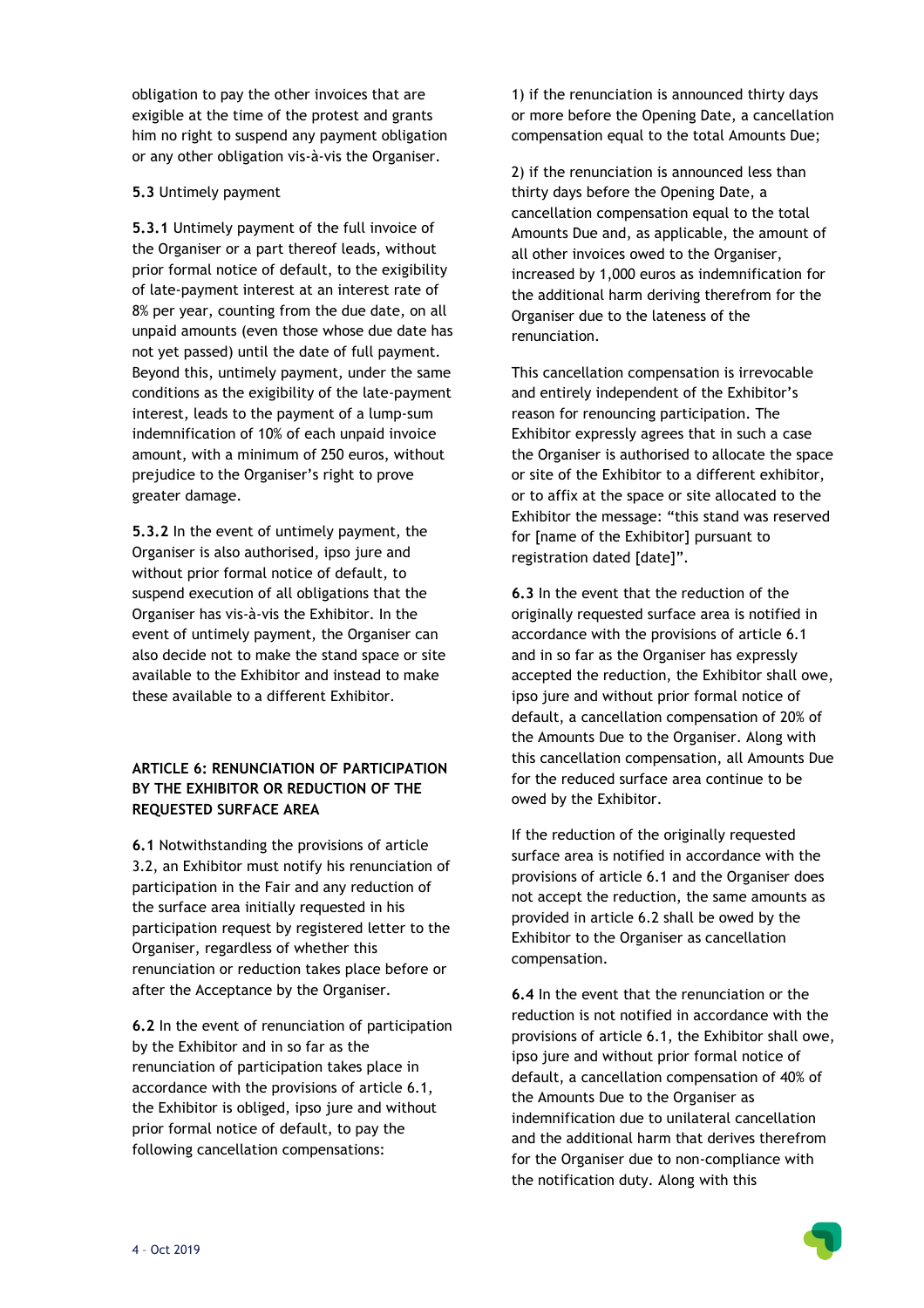cancellation compensation, the Amounts Due for the initially requested surface area continue to be owed by the Exhibitor.

**6.5** Untimely payment of the cancellation compensations specified in article 6.2, 6.3 and 6.4 leads, ipso jure and without prior formal notice of default, to the exigibility of latepayment interest at an interest rate of 8% per year, counting from the due date, on all unpaid amounts (even those whose due date has not yet passed) until the date of full payment.

# **ARTICLE 7: SITES**

**7.1** Allocation of the sites

**7.1.1** The Organiser autonomously decides on the allocation to the Exhibitors of the sites at the Fair. In principle, each Exhibitor is allocated no more than a single site per product category or per article.

**7.1.2** Within 8 days after the announcement by the Organiser of the allocated site, each Exhibitor can send to the Organiser any properly-motivated objections. The Organiser shall take cognisance of these objections and make a well-motivated decision concerning them. This decision is definitive and is communicated to the Exhibitor in writing.

**7.1.3** The Organiser reserves the right at all times to move an allocated site, to change its form or to move one or more sites allocated to an Exhibitor or group of Exhibitors to one or more other sites if reasons of the general organisation of the Fair so require, whether or not beyond the Organiser's control. Under no circumstances does this change or move give the Exhibitor a right to any compensation.

# **7.2.** Fair map

**7.2.1** The Organiser provides the Exhibitor with a fair map that is drawn up by the owner or the operator of the Building and defines the allocated site of the Exhibitor. This fair map is provided to the Exhibitor for information only, and the Organiser cannot be held liable for any differences between the dimensions in this plan (which are only indicative) and the actual dimensions of the allocated site. 7.2.2 If the Exhibitor believes that the fair map contains

dimensional errors with regard to the site allocated to him, these errors must be reported to the Organiser in writing and at the latest on the first day of the construction period. The Organiser will assign a representative to determine the possible dimensional errors. The Organiser will not consider complaints that are submitted after the stand has been built.

**7.3**. Making available, building and fitting out of the site

**7.3.1** Each Exhibitor undertakes to submit a file to the Organiser that contains inter alia the following information and documentation concerning the site allocated to him:

1) a detailed dimensional sketch;

2) a detailed fitting-out design;

3) the contact information of the representative appointed by the Exhibitor as provided in article 7.4.2; and

4) the names of subcontractors/stand builder whose services the Exhibitor calls on within the framework of the Fair.

The Organiser reserves the right to make comments on this file. The Exhibitor undertakes to build and organise the allocated site in accordance with the file submitted by him to the Organiser, taking into account any comments of the Organiser and the manual provided by the Organiser. The Organiser is authorised to refuse to make the allocated site available to the Exhibitor if the site is not built or laid out in accordance with the file submitted to the Organiser, taking into account any comments of the Organiser or the manual provided by the Organiser. Moreover, the Organiser reserves at all times the right to further build, organise, remove or change any facilities or other installations if these facilities or installations could interfere with the general organisation of the Fair, the neighbouring Exhibitors or the visitors or are not in accordance with the applicable legal safety regulations or the file submitted in advance, taking into account any comments of the Organiser or the manual provided by the Organiser.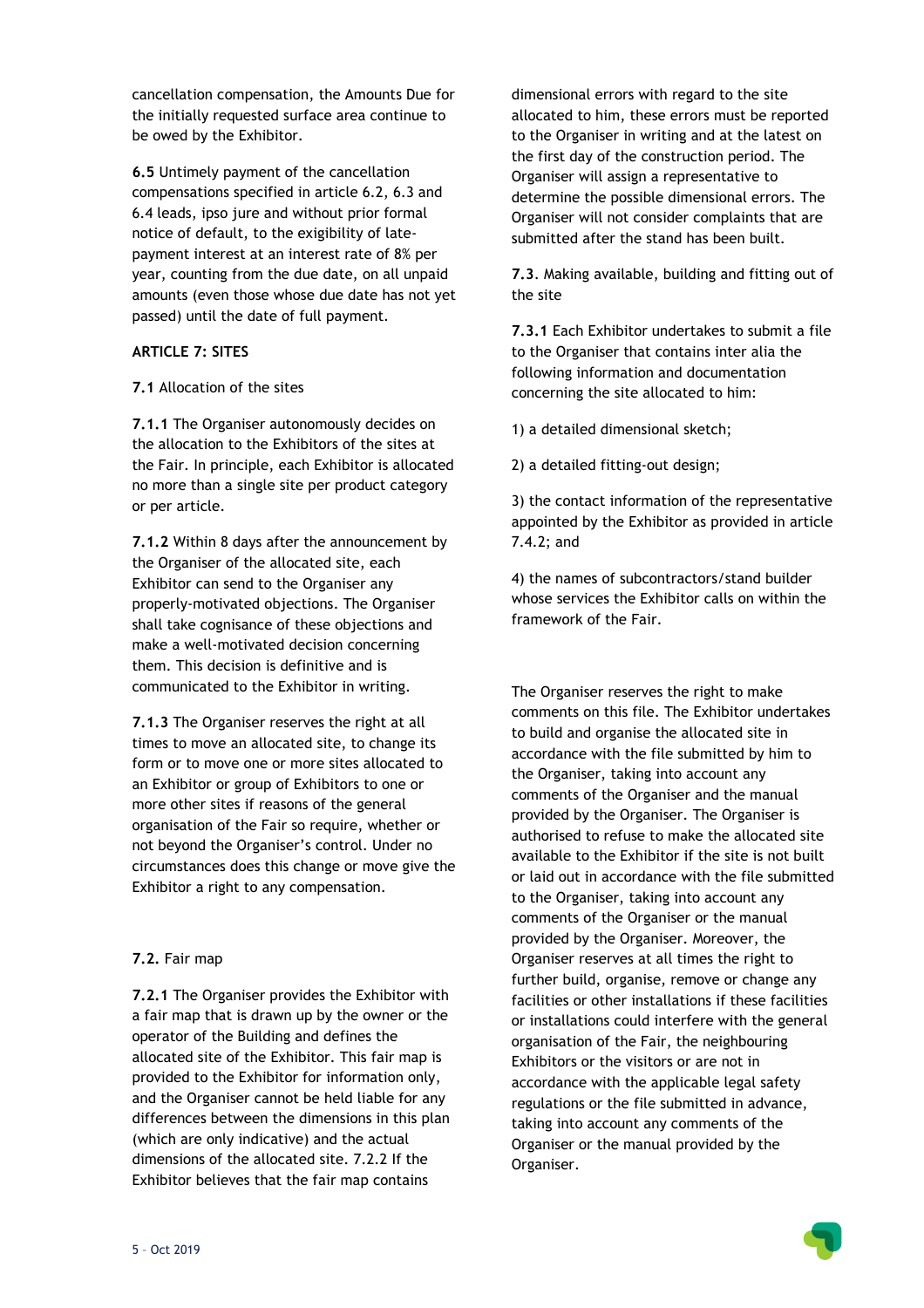**7.3.2** Notwithstanding the provisions of article 5.3.2, the site is made available to the Exhibitor at the beginning of the construction period which is communicated to him in advance, subject to the Organiser's right to impose stricter periods.

The building and fitting out of the allocated site must be entirely completed on the day before the Opening Date of the Fair.

If a site is not taken into use one day before the Opening Date of the Fair, this shall be regarded as a renunciation of participation in the Fair within the meaning of articles 6.4 and 6.5 of these General Conditions. In that event, the Organiser can, ipso jure and without prior formal notice of default, freely dispose of this site, without notifying the Exhibitor involved in advance.

**7.3.3** Any errors or defects of a site must be communicated to the Organiser in writing and at the latest on the first day of the construction period. In the absence of such notice, the Exhibitor is presumed to have received the site allocated to him in perfect condition and corresponding to the requirements of his activities at the Fair. Any error or defect that is discovered later shall be deemed to have been caused by the Exhibitor, for which the Exhibitor alone is liable vis-à-vis the Organiser.

#### **7.4** Maintenance of the site

**7.4.1** The Exhibitor undertakes to maintain the site allocated to him in perfect condition. If the Organiser deems this to be useful or necessary, it can have all cleaning or repair activities performed on the site allocated to Exhibitor at the latter´s expense.

**7.4.2** The Exhibitor designates a representative who is responsible for the site allocated to him from the moment it is made available and throughout the period of the Fair.

# **7.5** Dismantling of the site

**7.5.1** The Organiser communicates to the Exhibitors in advance the period for dismantling the sites, subject to the Organiser's right to impose stricter periods. The Exhibitor undertakes to completely dismantle the stand and vacate the site allocated to him within this dismantling period. The dismantling of the site

is done exclusively by the Exhibitor, who is solely responsible vis-à-vis the Organiser. If the dismantling and vacating of the site is not completed within the dismantling period, the Exhibitor shall owe to the Organiser, ipso jure and without prior formal notice of default, liquidated damages of 20% of the Amounts Due, as well as of the other amounts that are owed by the Exhibitor to the Organiser on the basis of his participation in the Fair.

7.5.2 Notwithstanding the provisions of article 7.3.3, at the end of the dismantling period the Exhibitor must leave the site behind in perfect condition. If this is not the case, the Organiser is authorised to claim from the Exhibitor all costs for repair, cleaning, dismantling and vacating of the site.

# **ARTICLE 8: DISPLAYED PRODUCTS, PIECES, WORKS AND DEVICES**

**8.1** Authorised products, pieces, works and devices

The Exhibitor undertakes to display only those products, pieces, works and devices at the Fair that were described in detail in the participation request or any other document of the Exhibitor and in so far as these were accepted by the Organiser. The Organiser is entitled to check the displayed products, pieces, works and devices and, if necessary, to have them removed at the Exhibitor´s expense.

# **8.2** Prohibited products

The following are prohibited from being present at the Fair as well as in and around the Building of the Fair: products, materials and goods that do not comply (or only partially) with all legal regulations, products, materials and goods that are hazardous, harmful or capable of constituting a nuisance and, in general, all products, materials and goods that the Organiser deems to be dangerous or of such a nature that the Exhibitors or visitors of the Fair could experience them as being harmful (such as but not limited to explosive and flammable materials).

The Organiser is authorised to refuse such products, materials and goods or to have them removed at the Exhibitor´s expense,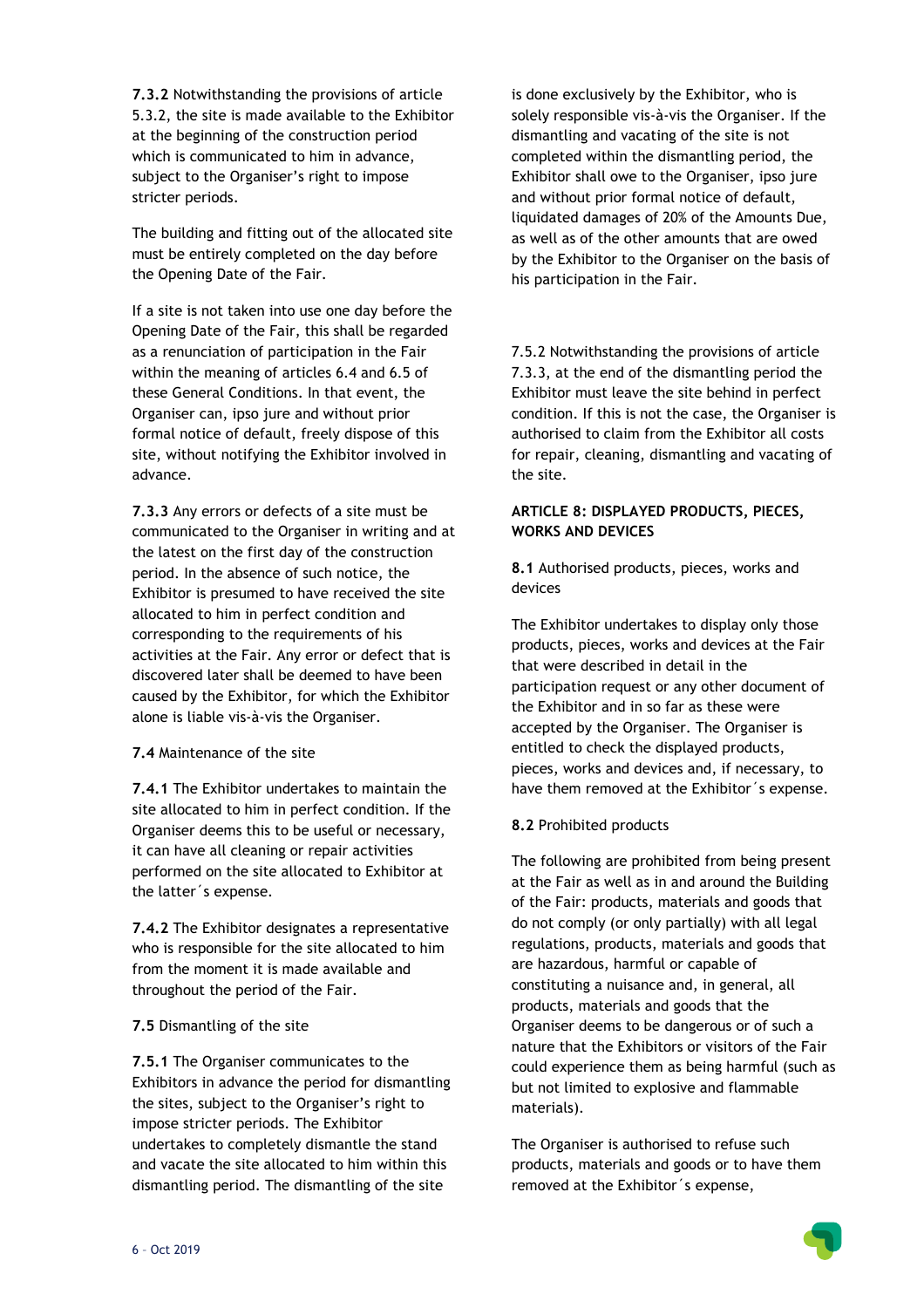notwithstanding the provisions of article 18 of these General Conditions.

### **8.3 Special rules regarding weapons**

**8.3.1.** Exhibitors wishing to offer weapons for sale at the Fair undertake to comply with Belgian weapons legislation (including the Weapons Act of 8 June 2006) and the special conditions applicable to weapons.

**8.3.2.** If the Organiser has not obtained the permit from the Minister of Justice referred to in Article 19, 5° of the Weapons Act of 8 June 2006, the Exhibitor may only offer for sale, sell or transfer so-called 'edged' weapons.

If the Organiser has obtained the permit referred to in the previous clause, the Exhibitor may also offer for sale, sell or transfer other so-called 'freely available' weapons.

Under no circumstances may the Exhibitor offer for sale, sell or transfer weapons that require a licence or that are prohibited. For the purposes of these regulations, signal guns are deemed to be weapons that require a licence and may therefore not under any circumstances be offered for sale, sold or transferred in the context of the Fair. The Exhibitor also undertakes not to offer for sale, sell or transfer weapons to persons under the age of 18 under any circumstances.

**8.3.3.** The Exhibitor bears sole responsibility for obtaining the necessary approvals and accreditations for the sale of weapons in the context of the Fair.

Professional Exhibitors must be approved weapons dealers.

Professional Exhibitors with Belgian approval have exceptional permission by law to sell freely available weapons off their permanent premises. Exhibitors who are foreign weapons dealers must apply in advance for temporary approval from the provincial governor competent for the location where the fair is held. Temporary approval is confined to participation in fairs, several times a year where applicable. It is also valid for participation in fairs held in provinces other than the province that issued the approval. The Exhibitor must have a copy of his approval

with him at the Fair at all times.

Private Exhibitors, including collectors, do not require approval. However, they may only sell weapons on an occasional basis, i.e. without any commercial object or, in other words, as far as is consistent with the normal management of their assets.

Exhibitors who are foreign weapons dealers or

foreign private individuals must obtain, before the Fair starts, a temporary import licence and a definitive export licence for all weapons from the licence service of the region where they are based.

**8.3.4.** No permits will be issued for the display at the Fair of weapons requiring a licence (including short airsoft weapons whose projectile develops a kinetic energy of more than 7.5 joules, measured at a distance of 2.5 metres).

Old empty military ammunition of greater than .50 calibre and items such as grenades and mines are not permitted. However, empty cartridges of greater than .50 calibre are allowed, if it can be immediately established by visual inspection that they are empty.

Portable firearms are firearms up to and including .50 calibre. Freely available portable firearms, with their respective projectiles and ammunition, insofar as these latter cannot be used for weapons that require a licence, may be offered for sale. Heavy military weapons are firearms of greater than .50 calibre. Former heavy military weapons must have been demilitarised; proof of this must be submitted to the Organiser. The associated ammunition is prohibited in all cases, because it cannot be formally demilitarised and there is therefore always a potential risk of chemical residues being present.

The presence at the Fair of weapons and/or ammunition that require a licence or are prohibited will not be tolerated.

**8.3.5.** In the event of non-compliance with the rules on weapons, the Organiser reserves the right to:

- refuse, arrange for the removal of and confiscate any weapons offered for sale in violation of the foregoing rules with a view to their destruction, at the Exhibitor's expense;
- charge the Exhibitor fixed compensation of €2,500.00 per violation, without prejudice to the provisions of Article 18 of these General Terms and Conditions.

# **8.4 Safety rules**

**8.4.1** The displayed products, pieces, works and devices must be equipped and installed in accordance with the applicable legal safety regulations, including the applicable federal, regional and municipal regulations and ordinances as well as the specific safety rules that apply for the Building. During the Fair, the Exhibitor must take all precautionary measures in order to guarantee the safety of the other Exhibitors and the visitors of the Fair. The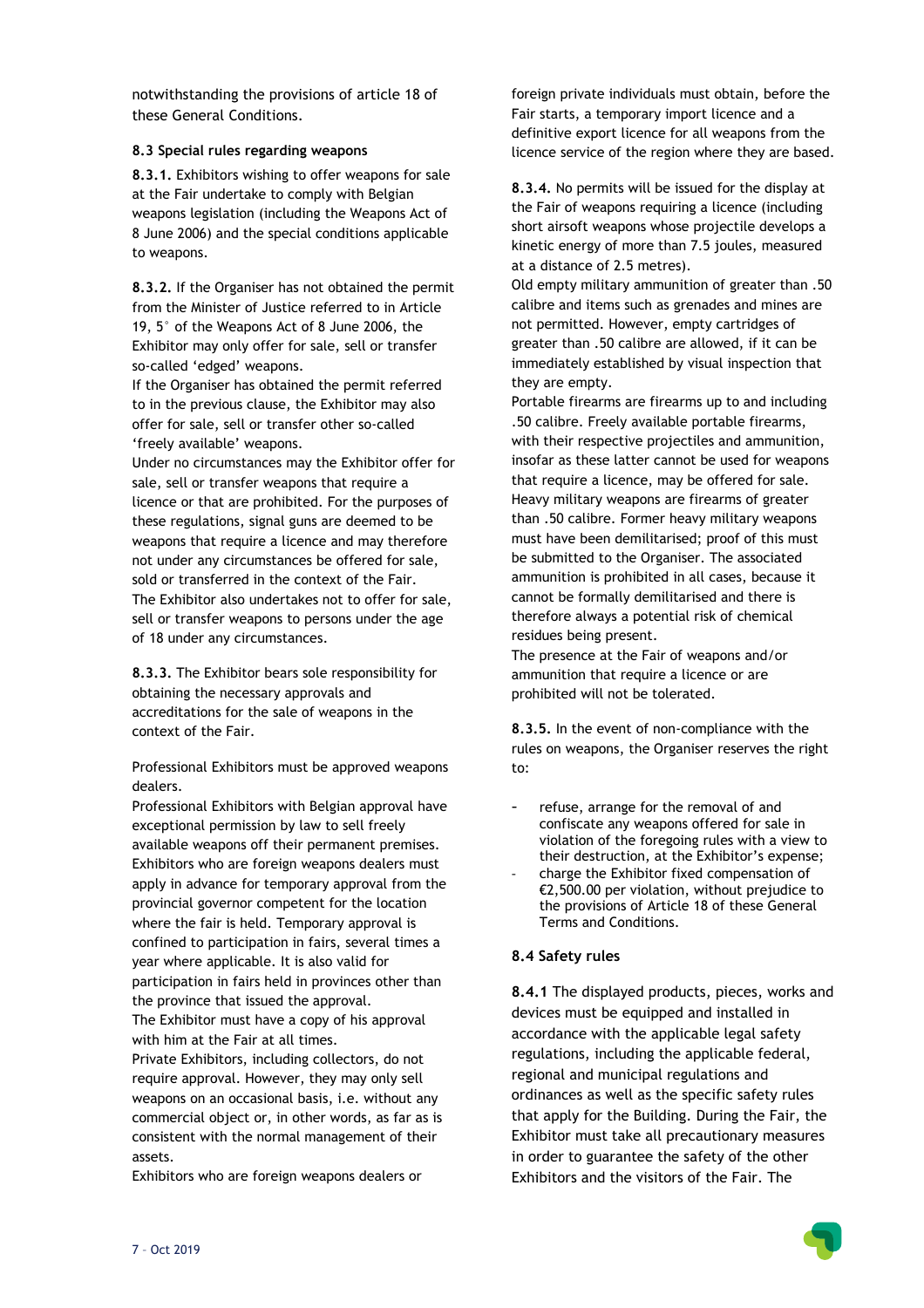displayed products, pieces, works and devices remain at all times, including after the opening hours of the Fair, under the Exhibitor's supervision and control.

**8.4.2** The Exhibitor is liable vis-à-vis the Organiser for all direct and indirect damage (including loss of profit, fees for attorneys and process servers, etc.) resulting from an incident that was caused wholly or partially, directly or indirectly, by the products, pieces, works and devices displayed or demonstrated by him. The Exhibitor undertakes to intervene, at the Organiser´s first request, in any legal proceeding or dispute in which the Organiser is involved (as plaintiff or defendant) and which in any way relates to the products, pieces, works and devices displayed or demonstrated by him.

# **ARTICLE 9: USE OF THE ONLINE SERVICES AND PRODUCTS**

**9.1** If the Organiser has well-founded reasons to believe that the Exhibitor is engaging in unlawful or harmful activities via the Organiser´s online services and products (for example, via e-mail or via direct requests for offers or in the online fair guide), or, in general, is using the Organiser´s online services and products in an unauthorised manner (for example, infringement of the intellectual rights of third parties or unlawful commercial practices), the Organiser is entitled to take all measures that it deems appropriate in order to terminate this unauthorised use of the online services and products, especially the immediate abolition of the access to the online content of the Exhibitor and/or the suspension of the Exhibitor's access to the Organiser's online services and products, without the Exhibitor being entitled to a compensation, even if the content ultimately appears not to be unlawful.

**9.2** Provision of the Organiser´s online services and products can be interrupted in the event of force majeure, as a result of events that are beyond the Organiser´s control, for maintenance reasons or in case of a defect. The interruptions do not give the Exhibitor any right to compensation. The Organiser shall strive to inform the Exhibitor, within reasonable periods, of the interruptions and to limit their duration as much as possible.

**9.3** The Organiser may suspend or terminate the provision of the online services and products if ordered to do so by an administrative or judicial authority. In that event the Exhibitor has no right to compensation.

**9.4** In any case of suspension or discontinuation of the online services and products or abolition of the access to the online content of the Exhibitor, the Exhibitor will owe the costs associated with the online services and products ordered by him.

**9.5** Suspension or discontinuation of the online services and products or abolition of the access to the online content of the Exhibitor does not give the Exhibitor any right to suspend or terminate his obligations vis-à-vis the Organiser.

### **ARTICLE 10: INTELLECTUAL PROPERTY**

10.1 The Exhibitor guarantees that his activities within the framework of the Fair, including but not limited to the goods and services displayed by him at the Fair and all publicity provided by him, are by no means in conflict with any rights of third parties, such as intellectual property rights (including but not limited to copyrights, trade mark rights, patent rights, design rights) or are otherwise illegal or unlawful.

Furthermore, the Exhibitor guarantees that all of the information that he provides to the Organiser within the framework of the Fair about his activities, for example for publication in the fair guide, the catalogue or on the website of the Fair, is complete and correct and is not in any way in conflict with the rights of third parties or is otherwise illegal or unlawful.

**10.2** The Exhibitor guarantees in particular that the photos, illustrations, other graphic works and/or texts that he turns over to the Organiser for inclusion in the fair guide, the catalogue or on the website of the Fair, or that are communicated to the press, are free of all rights, so that the Organiser can use, reprint, manage or exploit them in any manner whatsoever. Should this not be the case, the Exhibitor undertakes to himself secure all rights and consequently pay any compensation that should be owed on the photos, illustrations, other graphic works and/or texts turned over to the Organiser and to indemnify the Organiser for any costs, damage, claim or loss due to non-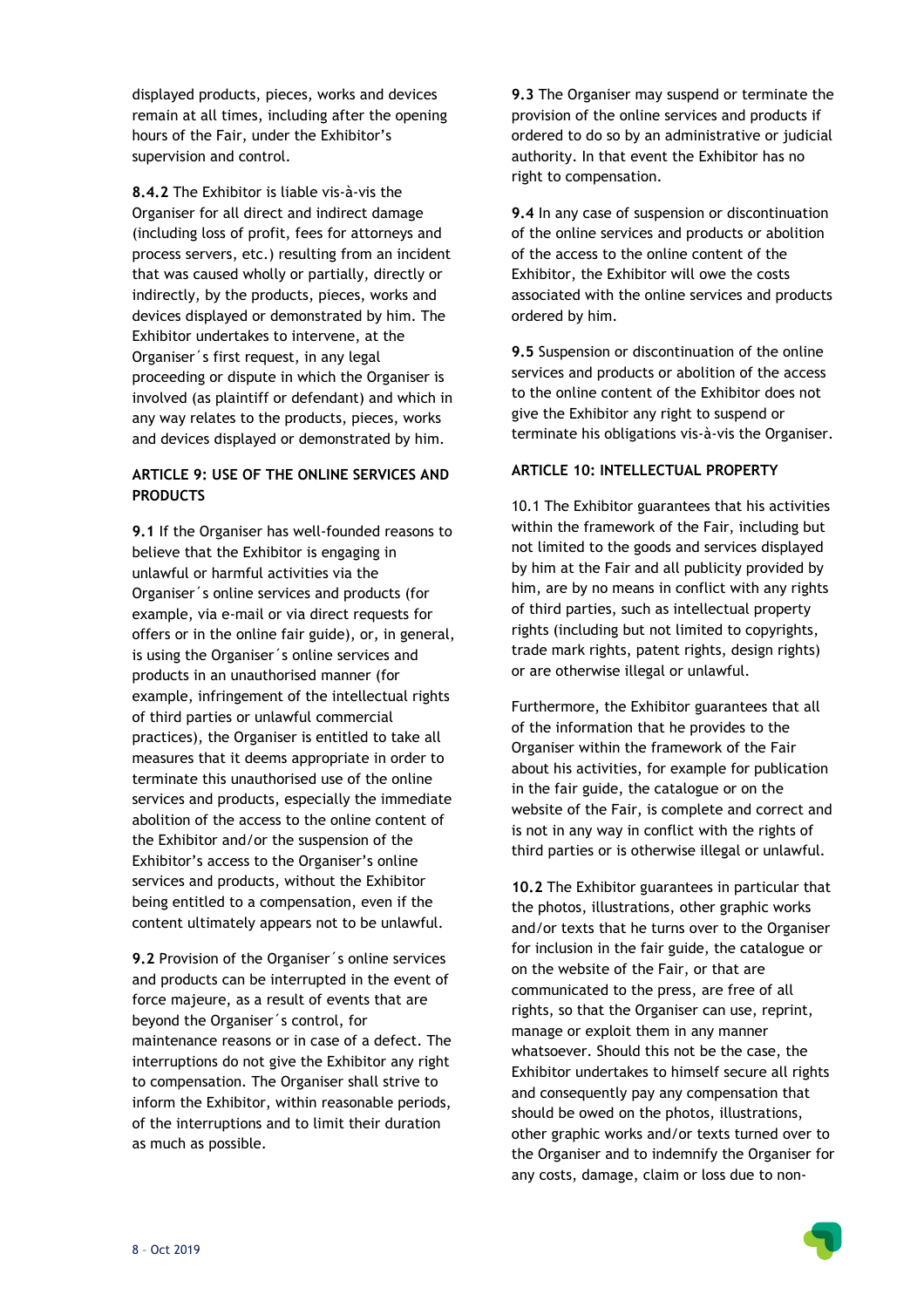compliance with intellectual property rights. If a third party should object to the use of these photos, illustrations, other graphic works and/or texts, the Exhibitor must immediately inform the Organiser thereof in writing. The Exhibitor declares and acknowledges having assigned, definitively and free of charge, any rights that he should have on these photos, illustrations, other graphic works and/or texts to the Organiser.

**10.3** The Organiser reserves the right during the Fair to take photos, during both the building and dismantling periods, as well as the right to use, reproduce, duplicate, communicate, transfer or exploit the photos in any other manner whatsoever.

**10.4** The Organiser is exclusively authorised to publish the catalogue of the Fair. The Exhibitor must submit to the Organiser the information that is intended for the catalogue in a timely manner. The Organiser is entitled to change the information and the texts that are submitted to it, without possibility of objection by the Exhibitor. The Organiser cannot be held liable for errors in the texts and/or translations in the catalogue.

The Organiser is the sole holder of the copyrights and other intellectual property rights on the catalogue. Consequently, the reproduction or communication to the public of all or part of the catalogue is prohibited without the advance written consent of the Organiser.

**10.5** If the Exhibitor has knowledge of any infringement of rights of third parties by the goods and services displayed by him at the Fair, he will immediately inform the Organiser thereof in writing and provide the Organiser with a copy of all relevant documents.

**10.6** The Exhibitor shall indemnify the Organiser, as well as the owner and operator of the Building, and their directors and all others employed by them, for any claims by third parties due to infringement of intellectual property rights or otherwise, in connection with the activities of the Exhibitor (and those employed by him) within the framework of the Fair, including but not limited to the goods and services displayed and/or recommended by the Exhibitor at the Fair or advertising engaged in. The Exhibitor undertakes to fully indemnify the

Organiser for all damage suffered and costs incurred by it, including the full costs of legal assistance, which relate to an (alleged) infringement by the Exhibitor of the rights of third parties. The Organiser has at all times the right – whether as a result of a complaint by a third party, or at the request of a judicial or administrative authority, or at its own initiative – to have removed the products, pieces, works and devices displayed by the Exhibitor, advertising, or any other object that possibly contains unlawful or harmful content, without the Exhibitor being entitled to any compensation.

### **ARTICLE 11: PRIVACY PROTECTION**

**11.1** The Organiser processes all personal data that the Applicant-Exhibitor and the Exhibitor provide to it in accordance with the privacy protection laws and the Organiser's Privacy Policy, of which the Applicant-Exhibitor and the Exhibitor declare having taken cognisance. The Privacy Policy is available on the Organiser´s website or can be obtained on demand.

**11.2** The Exhibitor who calls upon the online services and products provided by the Organiser undertakes to keep his password and access code secret and confidential and not to communicate them to a third party. The Exhibitor is solely and fully liable for any use of his password and access code. In the event of loss, theft or fraudulent use of the password or the access code, the Exhibitor must either change his password by using the tools provided by the Organiser, or immediately inform the Organiser thereof. This notification must be confirmed by registered letter.

**11.3** The Organiser takes no cognisance of the data that the Exhibitor publishes or sends via the online services and products provided by the Organiser (for example, via e-mail or via direct requests for offers), except in the following cases:

- if it is necessary to take cognisance of these data for the proper functioning of the online services and products provided by the Organiser;

- if the Organiser has reason to believe that this information relates to unlawful or unauthorised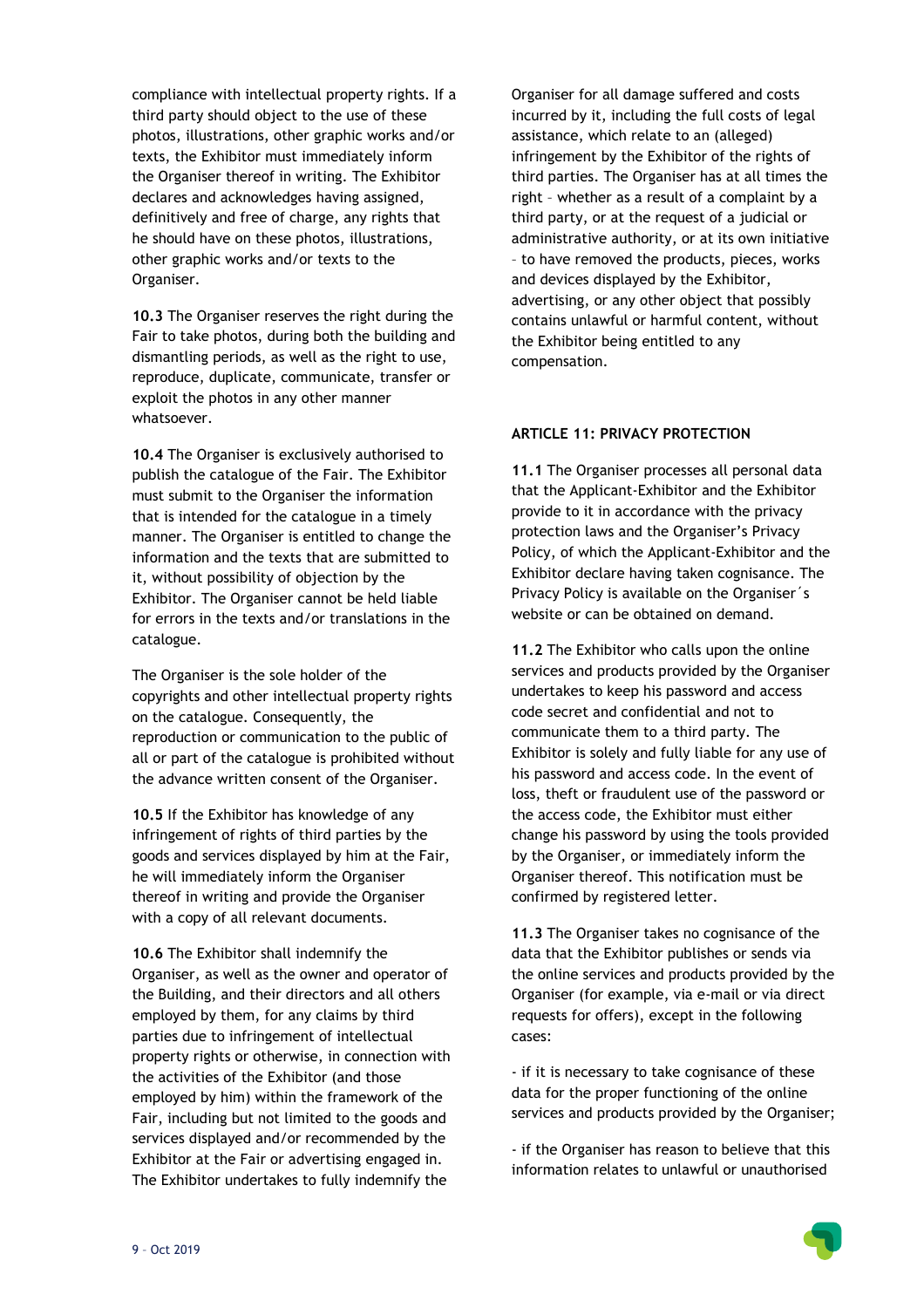activities, or if a third party has informed the Organiser of an infringement of one of its rights.

### **ARTICLE 12: NON-TRANSFERABILITY AND PROHIBITION ON SUBLETTING**

**12.1** The obligations under these General Conditions cannot in any way be wholly or partially transferred by the Applicant-Exhibitor and the Exhibitor, unless done with the express advance consent of the Organiser. In the event that the Organiser expressly consents to the transfer, the transferring Applicant- Exhibitor or the transferring Exhibitor shall remain jointly and severally liable with the acquiring Applicant-Exhibitor or the acquiring Exhibitor for all obligations that derive from these General Conditions.

**12.2** The Exhibitor is not authorised to rent out in whole or part his site at the Fair in any manner.

# **ARTICLE 13: LEGAL OBLIGATIONS OF THE EXHIBITOR**

**13.1** The Exhibitor is reminded that, within the framework of his participation in the Fair, he must comply at all times with all statutes and regulations that apply to him. This includes inter alia - without limitation - all statutes and regulations relating to fair commercial practices, labelling, customs and excise duties, privacy protection, intellectual property, etc.

**13.2** The Organiser may at any time reject an Applicant-Exhibitor or Exhibitor or terminate his participation in the Fair in the event that this provision is not complied with, and this without advance notice and without this giving rise to any damages claim on the part of the Exhibitor.

# **ARTICLE 14: WIRELESS NETWORKS PROHIBITED**

Own wireless networks are not allowed in order to guarantee the quality and stability of the Wi-Fi network for you and your visitors. Unofficial networks will be traced and removed at the expense of the exhibitor in question. In case of non-compliance the Organiser reserves the right to charge a flat fee of €1,250 per violation.

### **ARTICLE 15: SMOKING BAN**

A general smoking ban applies at the Fair. The Exhibitor must monitor compliance with this prohibition on and around his site at the Fair.

# **ARTICLE 16: PROHIBITION ON DISTRIBUTING FREE INVITATIONS**

The distribution of free invitations is prohibited, as well as the use of invitations or admission tickets other than those provided by the Organiser to the Exhibitor.

#### **ARTICLE INSURANCE**

**17.1** The Exhibitor is obliged to insure his civil liability in relation to the Fair. He can do this by participating in the group insurance policy that the Organiser can conclude on behalf of the Exhibitors. In general, this policy covers the damage that the Exhibitor causes to third parties or to the property or possessions of third parties in accordance with the provisions of this policy. In the event of damage, the Exhibitor must immediately send to the Organiser and to the agent designated by the Organiser a detailed written report on the circumstances leading to the loss event.

**17.2** The Organiser also offers to the Exhibitor the possibility to take out an insurance policy relating to the products, pieces, works and devices displayed by him via participation in an all-risk basic exhibition policy that the Organiser can conclude on behalf of the Exhibitors. In general, this policy gives coverage, both during the day and at night throughout the Fair, against theft of or damage to the products, pieces, works and devices displayed by the Exhibitor in accordance with the provisions of this policy. The Exhibitor must draw up a detailed inventory specifying the value of the objects to be covered by this insurance and submit it to the Organiser and to the agent designated by the Organiser at the latest on the day prior to the day that the goods arrive at the Fair or at the latest before the departure of the goods from the Exhibitor's building. In the event of damage, the Exhibitor must immediately send to the Organiser and to the agent designated by the Organiser a written report of the circumstances leading to the loss event. In the event of theft, the Exhibitor must immediately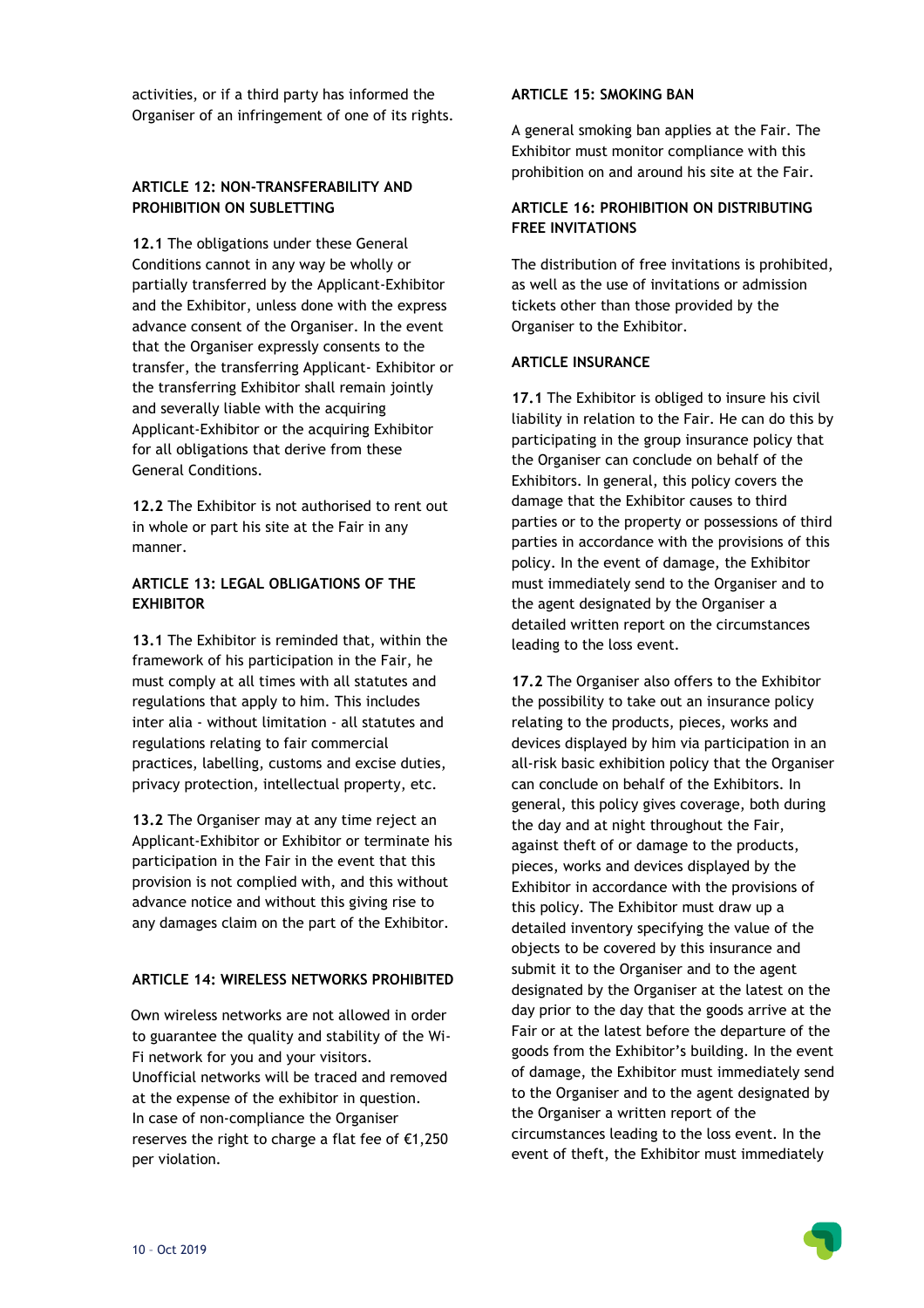file a complaint with the police and have an official police report drawn up.

**17.3** In order to be able to enjoy the civil liability insurance and the all-risk basic exhibition policy as provided in article 17.1 and 17.2 of these General Conditions, the Exhibitor must complete the order forms that are mentioned in the Fair Exhibitors file.

The Exhibitor is only covered by these insurance policies after full payment of the related premiums. All costs that might have to be borne by the Organiser because an Exhibitor is not insured or due to the Exhibitor's non-compliance with the provisions of this article 17 must be fully compensated by the Exhibitor to the Organiser.

In the event of insufficient coverage, the insured Exhibitor must bear the uncovered damage himself.

The Exhibitor may at any time take cognisance of the general conditions of the insurance policies proposed by the Organiser by requesting them from the agent designated by the Organiser.

The Exhibitor is not obliged to subscribe to any insurance that is offered via the Organiser, but he is obliged to be fully insured for his participation in the Fair.

The Organiser does not intervene as co-insurer, nor as insurance agent, nor as intermediary.

**17.4** In the event of damage, the Exhibitor unconditionally and irrevocably waives any claim or any recourse against the Organiser, the owners, operators or users of the Building, the subcontractors and the participants in the Fair, and the executives, managers, directors or employees of these companies or institutions, as well as the persons or companies which are associated with these companies or institutions. Moreover, the Exhibitor, both in his own name and in that of the persons authorised by him as well as on behalf of his insurers, unconditionally and irrevocably waives any claim or right of recourse against the Organiser, the owners, operators or users of the Building, the subcontractors and the participants in the Fair, and the executives, managers, directors or employees of these companies or institutions, as

well as the persons or companies that are associated with these companies or institutions, on the basis of all statutory provisions or regulations, for any damage whatsoever that should be directly or indirectly caused to them or to third parties. Both in his own name and in that of the persons authorised by him, the Exhibitor undertakes to notify this waiver of right of recourse to their insurers for damage, civil liability and occupational accidents.

# **ARTICLE 18: EXCLUSION AND LIMITATION OF LIABILITY**

**18.1** The Organiser cannot be held liable for any damage whatsoever (including but not limited to operating loss, consequential damage, loss of profit or damage or loss in case of theft) to the stand or site and/or the displayed products, pieces, works and devices or any other goods of the Exhibitor or to the Exhibitor himself or one of his collaborators or employees, or to the participants in the Fair. This exclusion of liability also applies in the event of serious fault on the part of the Organiser, the owners, operators or users of the Building, the subcontractors, other Exhibitors and the participants in the Fair, and the executives, managers, directors or employees of these companies or institutions, as well as the persons or companies that are associated with these companies or institutions.

**18.2** The Organiser also cannot be held liable for acts caused by third parties as a result of which the Exhibitor is disturbed in the enjoyment of his stand or site.

**18.3** If the Organiser could not (completely) invoke the exemption or limitations of liability as provided in these General Conditions, the Exhibitor acknowledges and accepts that the Organiser's liability is limited to a maximum amount corresponding to the Amounts Due.

### **ARTICLE 19: EVICTION**

19.1 The Organiser reserves the right to remove an Exhibitor, ipso jure and without prior formal notice of default, from the Fair and to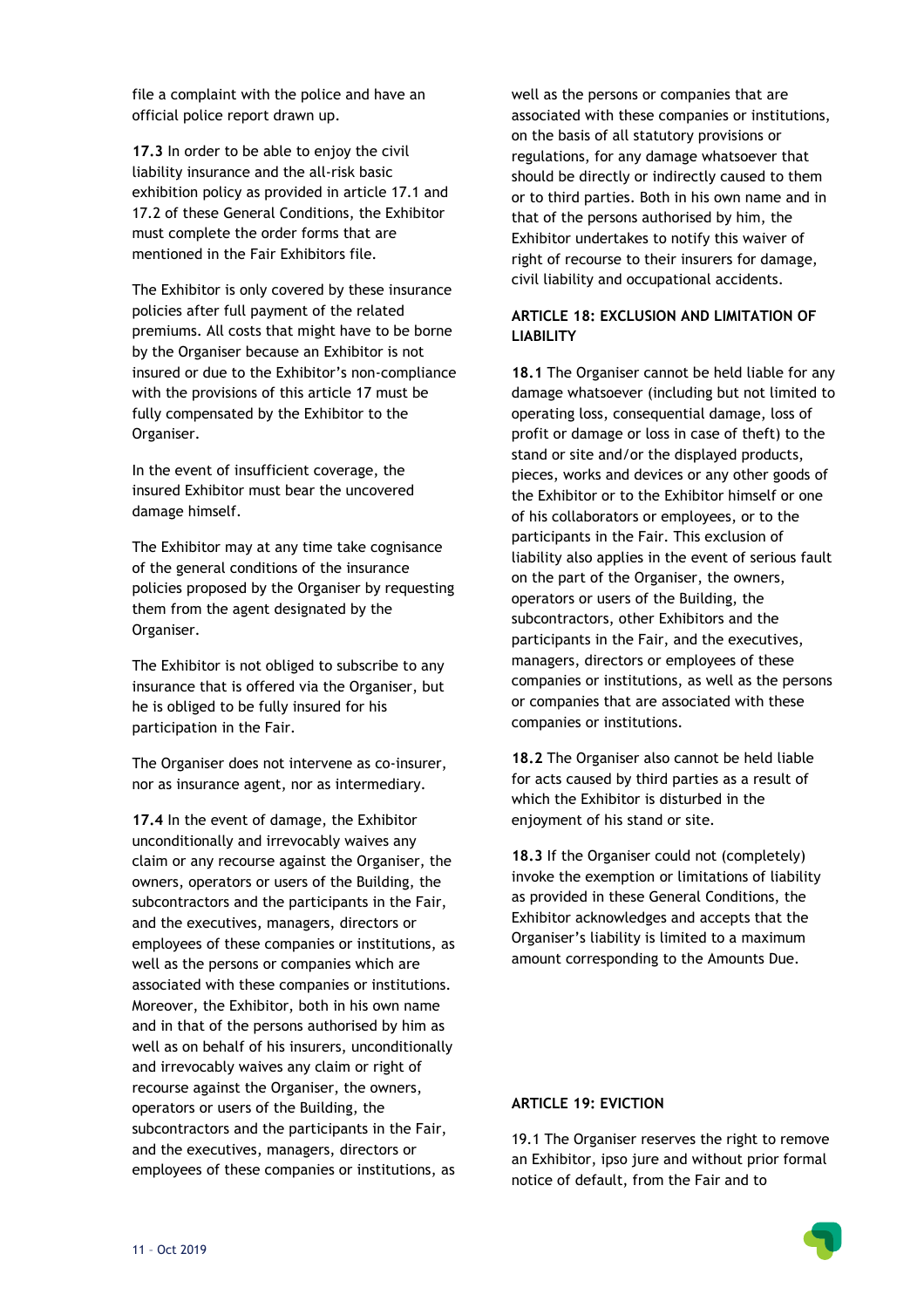terminate any contractual relationship with the latter if the Exhibitor does not comply with the General Conditions or any other contractual provision that binds him to the Organiser.

**19.2** The Organiser likewise reserves the right to remove an Exhibitor, ipso jure and without prior formal notice of default, from the Fair and to terminate any contractual relationship with the latter if the Exhibitor goes bankrupt, becomes insolvent or cannot pay its debts.

**19.3** The eviction of the Exhibitor has absolutely no impact on the exigibility of the Amounts Due by him.

**19.4** If the Exhibitor refuses to leave the site voluntarily, the Organiser can proceed with his forced eviction, at the exclusive expense of the Exhibitor.

**19.5** In the event of eviction, the Exhibitor must compensate the Organiser for any direct or indirect damage (including loss of profit, fees for attorneys and process servers, harm to reputation, etc.) that the Organiser suffered as a result of this eviction.

**19.6** In the event of eviction, the Exhibitor has no right to reimbursement of the amounts paid by him or any compensation from the Organiser.

# **ARTICLE 20: FORCE MAJEURE**

**20.1** Except for the obligation to pay the Amounts Due, the obligations of the parties are suspended or limited during the period of the force majeure. By "force majeure" should be understood any unforeseeable and unavoidable event beyond the control of the parties that constitutes an insurmountable impediment for fulfilling the obligations of the parties, such as but not limited to not receiving (sufficient amounts of) electricity or natural gas, power outages, decisions of the owner or operator of the Building that make the use of the site and/or the organisation of the Fair substantially more expensive and/or impossible and all other cases or situations that make the use of the site and/or the organisation of the Fair substantially more expensive and/or impossible, etc.

**20.2** In the event of force majeure, the Exhibitor has no right to reimbursement of the amounts paid by him or any compensation from the Organiser.

#### **ARTICLE 21:**

CHANGE OF LOCATION OR DATE OF THE FAIR OR FULL OR PARTIAL CANCELLATION OF THE FAIR

(i) In the event that the Fair, due to facts beyond the Organiser's will or reasonable control (including but not limited to any action of the owner or operator of the Building, any strike or industrial action that has an impact on the Organiser's personnel), cannot take place wholly or partially at the planned location or on the scheduled date, the Organiser is authorised to cancel the Fair, wholly or partially move it or change it to a different date, or to limit the duration of the Fair and/or the construction and/or dismantling periods, and to possibly compensate the Exhibitor for this, at its own discretion, without the Organiser bearing any obligation to pay such compensation. This compensation by the Organiser, if granted, shall be proportional to the balance of all registration amounts received by the Organiser with regard to the Fair that, according to the Organiser, remain after deduction of the costs borne by the Organiser and its reasonable compensation within the framework of the Fair, and shall in any case never exceed the amount paid by the Exhibitor. The Exhibitor hereby acknowledges that, under these circumstances, he is not entitled to any reimbursement, damages or expenses.

(ii) Any change of the location of the Fair within a radius of 50 km from the original location shall not give the Exhibitor any right to cancel his participation in the Fair. Any change of the location of the Fair to a location beyond a radius of 50 km from the original location shall give the Exhibitor the right to cancel his participation within 15 calendar days after announcement of the change of location. After this period of 15 calendar days, the Exhibitor is presumed to have accepted the change of location.

Any change of the date of the Fair to a date within 30 days before or after the original date shall not give the Exhibitor any right to cancel his participation in the Fair. Any change of the date of the Fair to a date that is earlier or later than these 30 days shall give the Exhibitor the